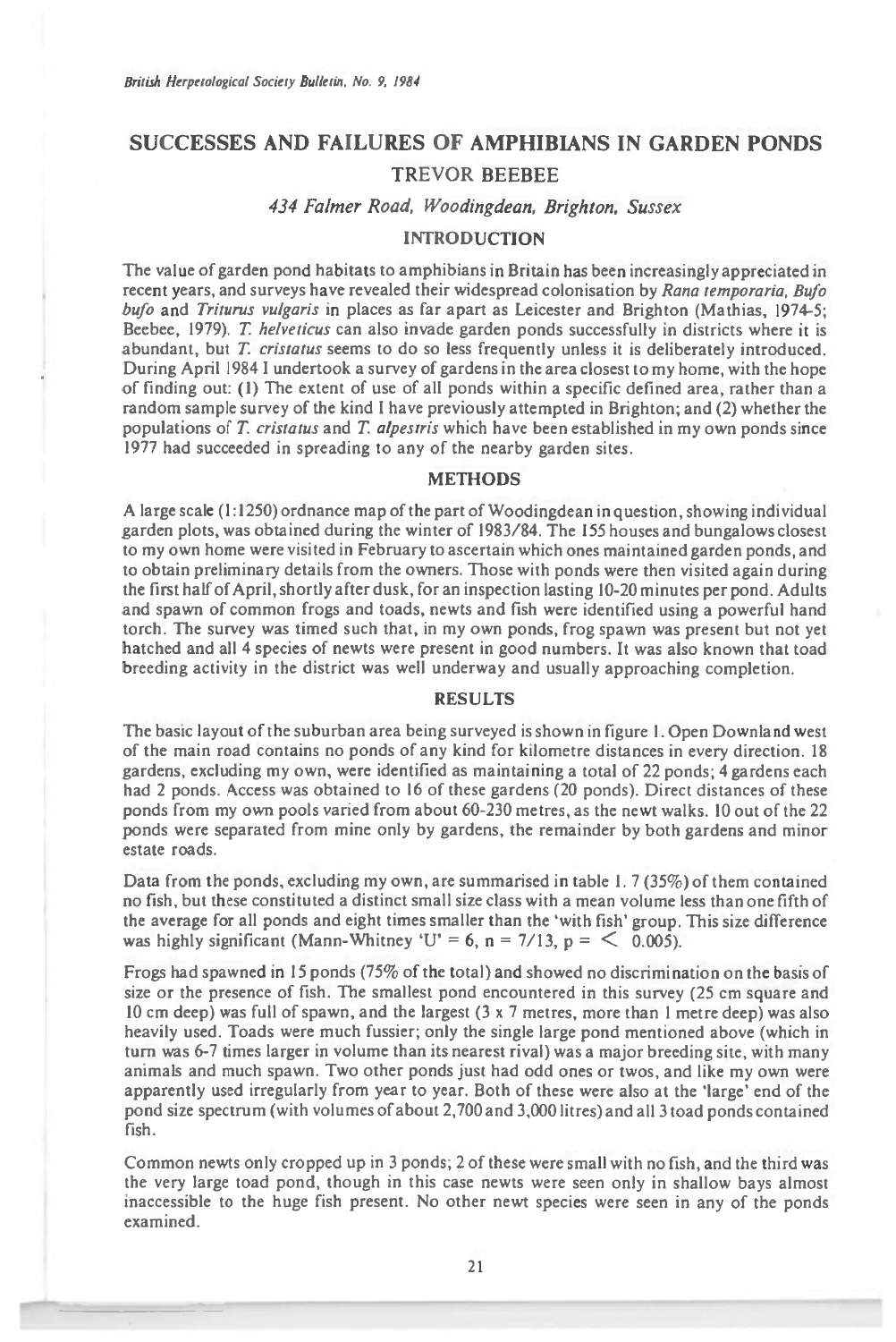#### **DISCUSSION**

The pattern of garden ponds and their use by amphibians in this part of Woodingdean was similar to the 'average' situation in the Brighton area, as determined by an earlier sampling survey (Beebee, 1979). Thus in Woodingdean about 12-13% of gardens had at least one pond (Brighton average = 15%); 35% of ponds were fishless (B.a. = minimum of 25%); 75% had frogs  $(B.a. = \{50\%)$ ; 15% had toads  $(B.a. = 15\%)$ ; and 15% had common newts  $(B.a. = 20\%)$ . However, this bit of Woodingdean had rather more large ( $\geq 2,000$  litre) ponds than average for the district (30% cf 15%).

Woodingdean frogs, again like those in Brighton as a whole, made no selection against fishponds as breeding sites despite the fact that tadpole losses in them were often heavy or total (according to pond owners). Nevertheless it was clear that the presence of fish was not necessarily catastrophic and several owners also related observations of froglets leaving their fishponds. Precise shapes of ponds, as well as numbers of fish, were probably the crucial factors influencing tadpole survival. In any case, densities of frogs in the study area were amazingly high; including my own garden sites, I estimated a total production of 200-250 spawn clumps in 16 ponds within a total area of 4 hectares. Assuming at least equality in the sex ratio, there must be about 100 adult frogs per hectare in this section of Woodingdean.

The belief that toads choose larger ponds, preferably those containing fish (which may selectively predate competing tadpoles of other species) was also borne out in the Woodingdean survey. It may be that the 'average-to-good sized' garden pond, of 2,000-3,000 litres, is on the lower edge of the size range usable by toads. Clearly they were doing much less well than frogs, but nevertheless were benefiting from the garden environment.

It looks as if newts suffer more from the presence of fish than anurans do. Although a substantial number of smaller ponds were fishless, this was not as conducive to newts as might intitially be expected. It was not coincidental that the smallest ponds were the fishless ones; a frequent situation was that their owners regularly tried to establish fish, but equally regularly lost them due to extreme summer or winter temperatures. They were not, therefore, by any means a consistently predator-free environment. Only 1 of the 3 ponds with common newts had substantial numbers (tens) of individuals; this pool did not have fish.

The complete absence of palmate, crested and alpine newts was surprising in view of the colonies of all 3 species established in my own garden since 1977. The situation with palmates is perhaps the most easily explained, since this species does not thrive on the chalk Downs and only just about maintains itself (vastly outnumbered by common newts) in my ponds. However, from small introductory stocks in 1977 both crested and alpine newts have built up to substantial populations (many tens) and have bred consistently successfully since 1979/80; yet not even a single individual of either species was seen in neighbouring ponds at a time when my own had been swarming with them for at least 2-4 weeks. Again, the fish problem may be the primary cause of this failure. Both species prefer larger ponds, and in Woodingdean these are invariably stocked with goldfish or other members of the carp family. Crested newt larvae are even more susceptible to fish predation than those of common newts (Dolmen, 1980).

If Woodingdean garden ponds are typical of this kind of habitat throughout the country, it is clear that toads and frogs are going to do moderately to very well under normal management regimes, but that newts are not. The attitudes of local pond owners were generally encouraging; most ranged from being indifferent to mildly interested in their amphibian colonists, and only one had actually removed frogspawn from his pond (and even this had been taken to a local 'wild' pool). Two of the four houses with 2 ponds had turned over one of their pair to frogs, as a deliberate conservation exercise. There was, however, little enthusiasm for giving up fish and newt conservation seems to be the key area in which more education and publicity is needed.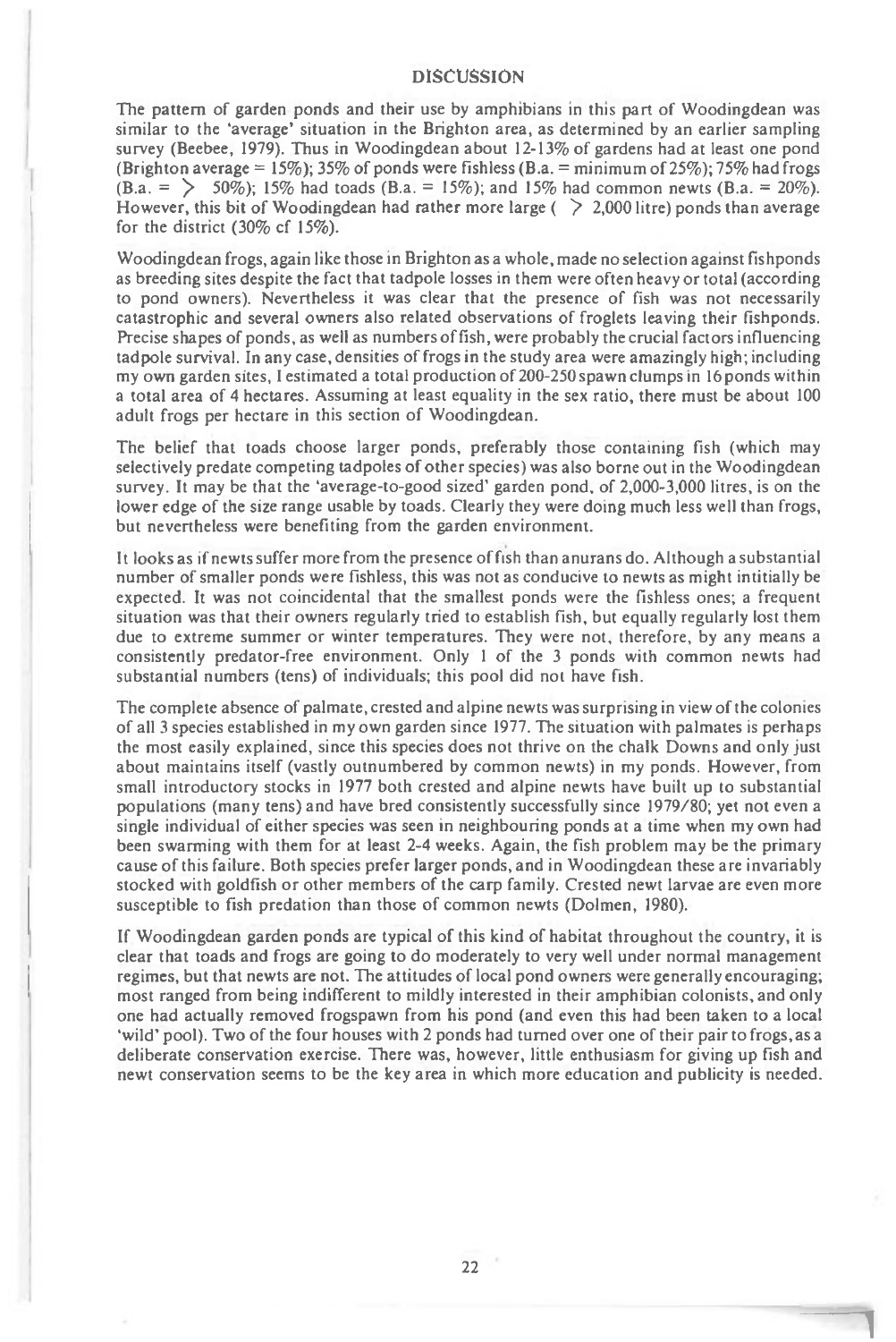

#### **Fig. 1. Study area in Woodingdean**

Fig. 1. Study area in woodingdean<br>Unshaded areas = garden habitats;  $\mathcal{U}$  = open Downland;  $\bullet$  = garden pond locations; 'x' = my own garden pond area. Woodingdean is situated on chalk downland with a 30-100 cm overlay of brickearth and a south-facing aspect. Altitude of the study area varies between 77-90 metres above sea level.